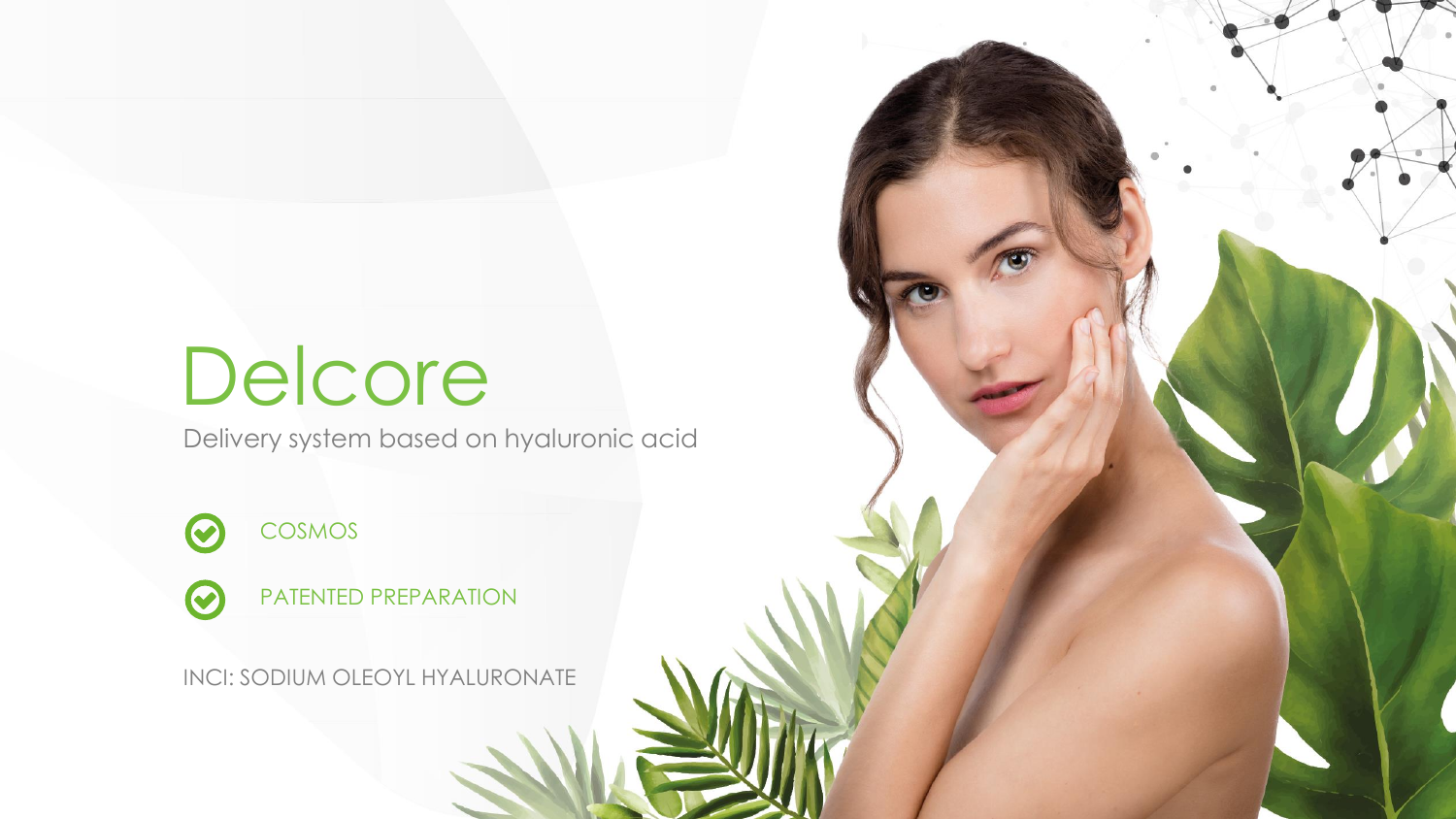## Production of Delcore in Contipro

#### **Sustainable biotech production**

Our HA is made by fermentation of a nonhaemolytic microbial strain Streptococcus equi. Delcore is produced by chemical modification of very low molecular weight HA.

#### **Enviromental friendly production**

- Everything we make is **biodegradable.**
- We have our own **solar power plant** and **wastewater treatment plant.**
- Our buildings are **heated with residual energy**  from our production operations.

#### **Natural product**

Contipro's Delcore has **natural origin index 1**  (according to ISO 16128-1:2016 and 16128-2:2017)

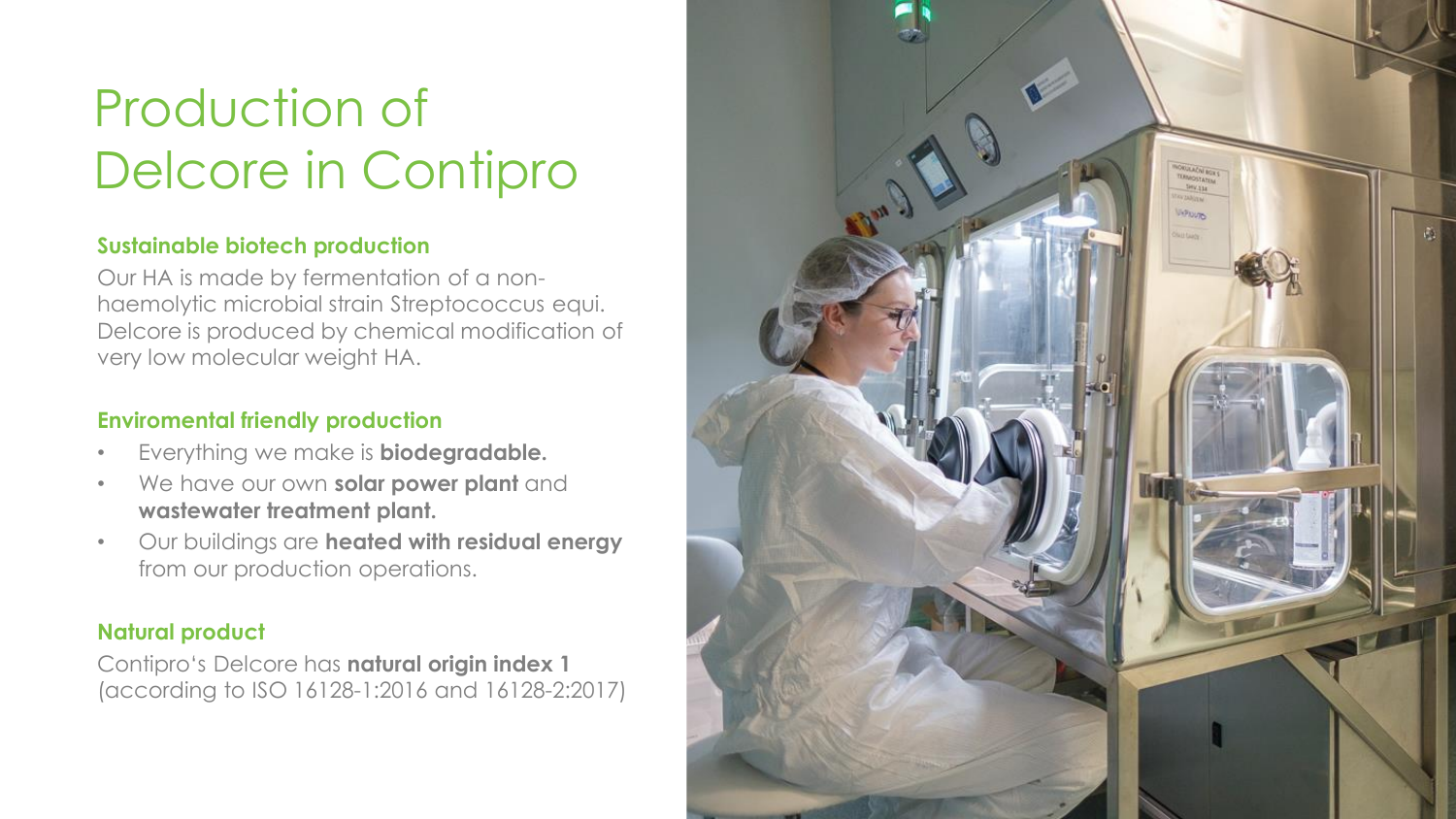



## **ELASTICITY** IMPROVEMENT

### *In vivo* study by **Contipro**



DEL (0, 1%) in emulsion, face, 7 volunteers. R1 parameter determined by cutometer (Courage and Khazaka electronics)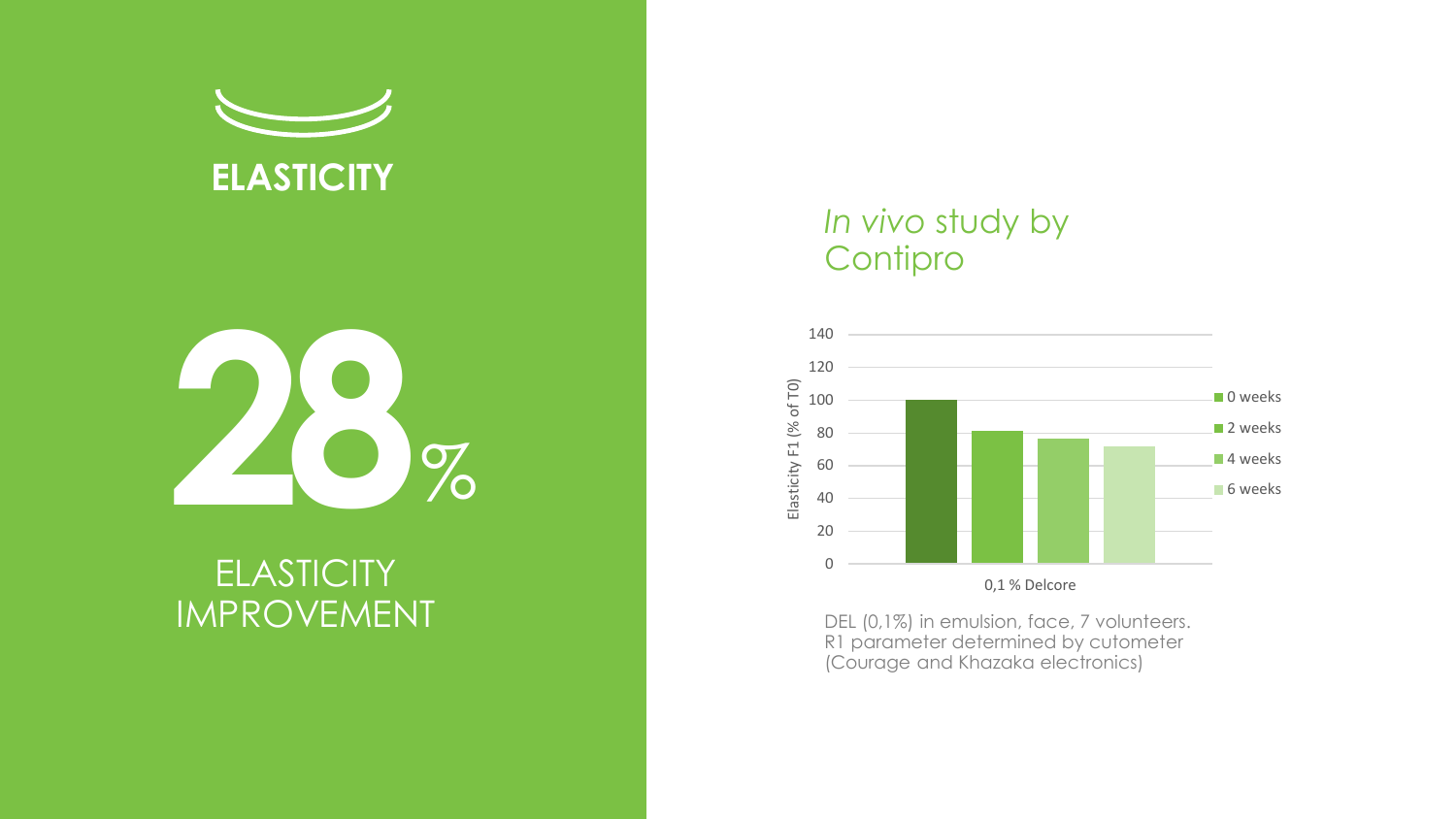

## TEWL REDUCTION

### *In vivo* study by **Contipro**



DEL (0,1%) in emulsion, face, 7 volunteers. TEWL determined by TM300 tewameter (Courage and Khazaka electronics)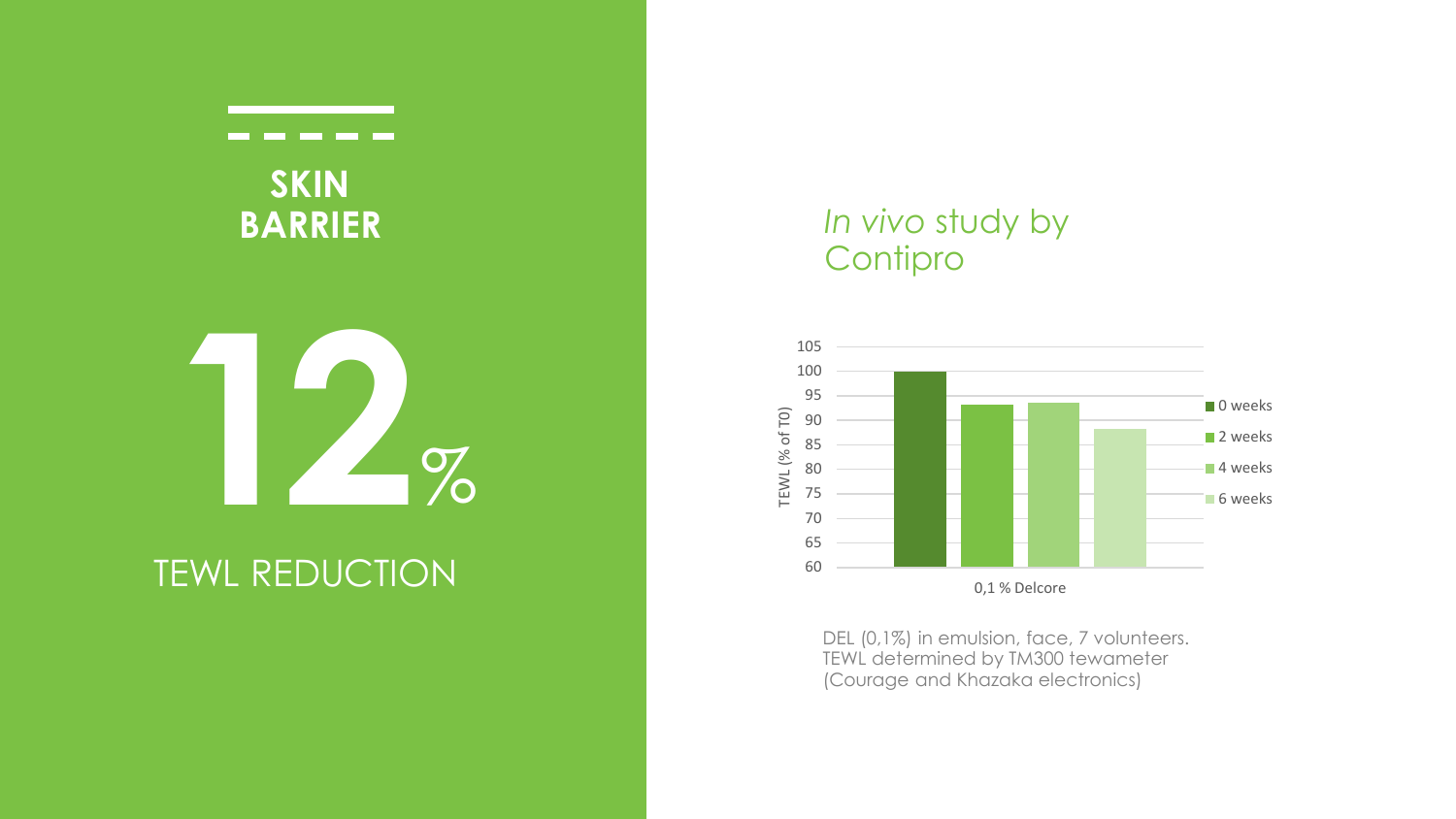

## ENHANCED ACTIVITY OF LOADED ACTIVE INGREDIENT

### *In vivo* study by **Contipro**



Hydration enhacement of loaded coenzyme Q10. Hydration determined by CM 825 corneometer (Courage and Khazaka electronics)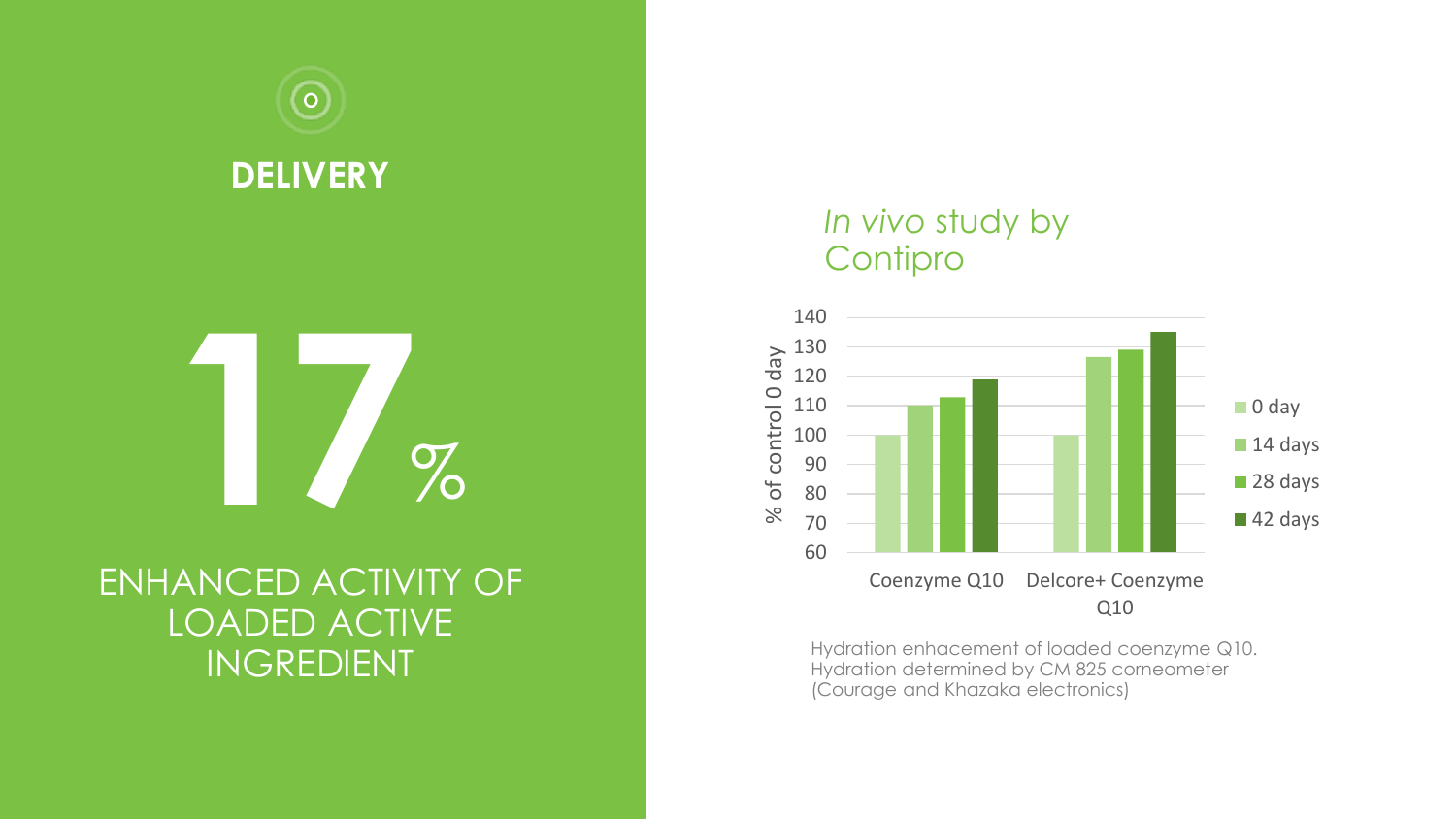## **Additional** advantages of Delcore

- $5\frac{1}{2}$ Penetrates deep into the dermis and into the skin cells
- $5\frac{1}{2}$ Enables dissolution of encapsulated hydrophobic compounds in water
- $5\frac{1}{2}$ Skin calming effect, reduction of erythema
- $5\frac{1}{2}$ Reduction of skin pores



#### **Penetration test:**

Nile red (hydrophobic red fluorescent dye) Dissolved in oil/Incorporated into Delcore Franz diffusion cells, 5 hours, 37 °C Fluorescence microscopy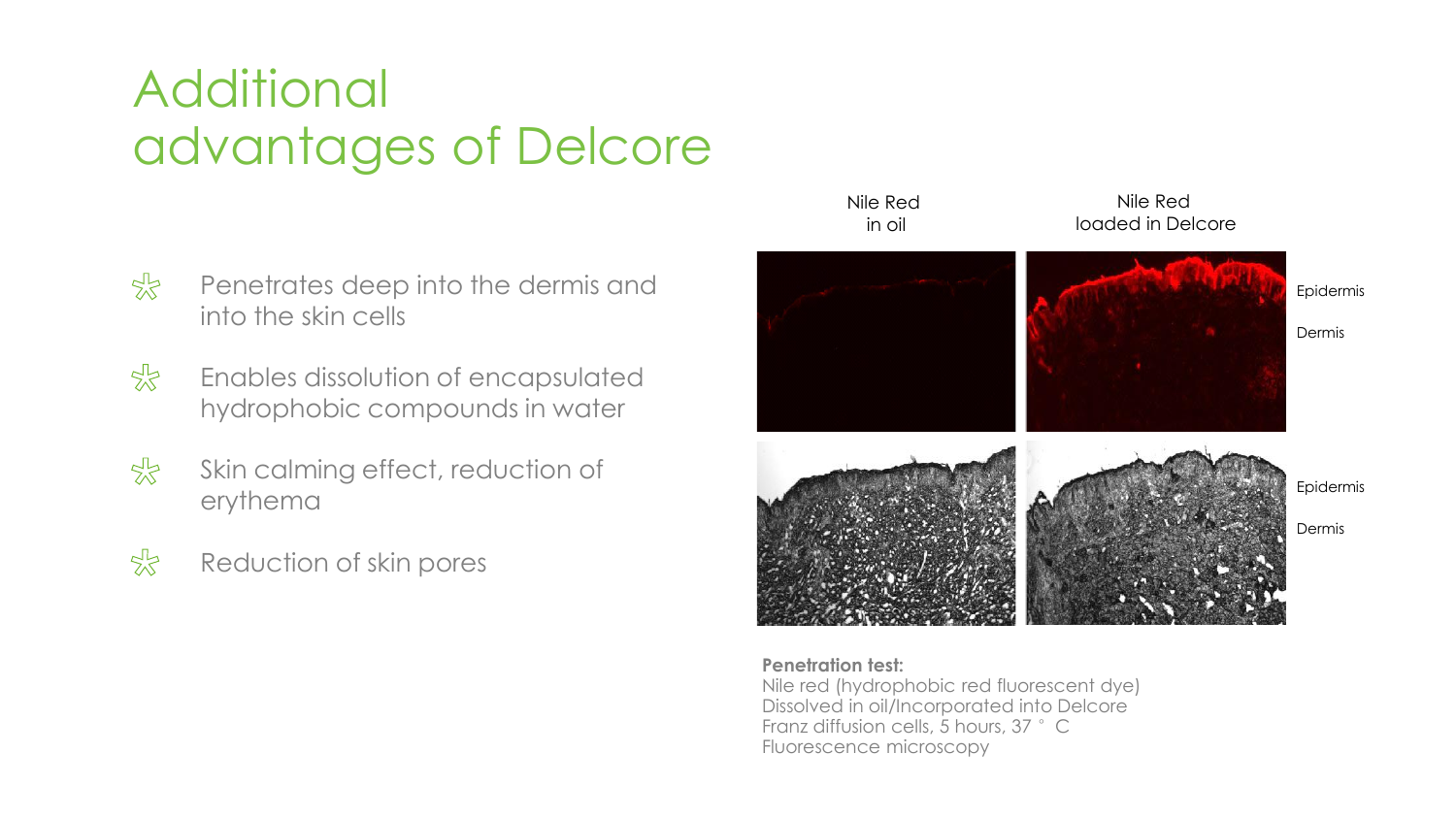## Delcore: custom made product possibilities

#### **Compounds compatible with Delcore**

- Hydrophobic
- Soluble in oleic acid
- Low molecular weight (case to case)
- Often combined with tocopherol => increases loading capacities

### **Compounds incompatible with Delcore**

- Hydrophilic, soluble in water
- High molecular weight (case to case)
- Unstable, easily degradable

| <b>Active compound</b>                        | <b>Wt.</b> % | <b>Note</b>   |
|-----------------------------------------------|--------------|---------------|
| CBD (+ tocopherol)NEW!                        |              | 4 % Available |
| Cholesterol (+ tocopherol)                    | 7 %          |               |
| Clotrimazol (+ tocopherol)                    | 7 %          |               |
| Coenzyme Q10                                  | 10 %         | Available     |
| Curcumin                                      | 0.5%         |               |
| Ethyl Ferulate (+ tocopherol)                 | 13 %         |               |
| 18-β Glycyrrhetinic acid $(+)$<br>tocopherol) | 2%           |               |
| Phosphatidylcholine (+ tocopherol)            | 5 %          |               |
| Phytosterol (+ tocopherol)                    | 6 %          |               |
| Resveratrol                                   | 1%           |               |
| Retinyl palmitate                             | 4 %          |               |
| Stearyl glycyrrhetinate (+<br>tocopherol)     | 6 %          |               |
| Tocopherol (vitamin E)                        | 30%          |               |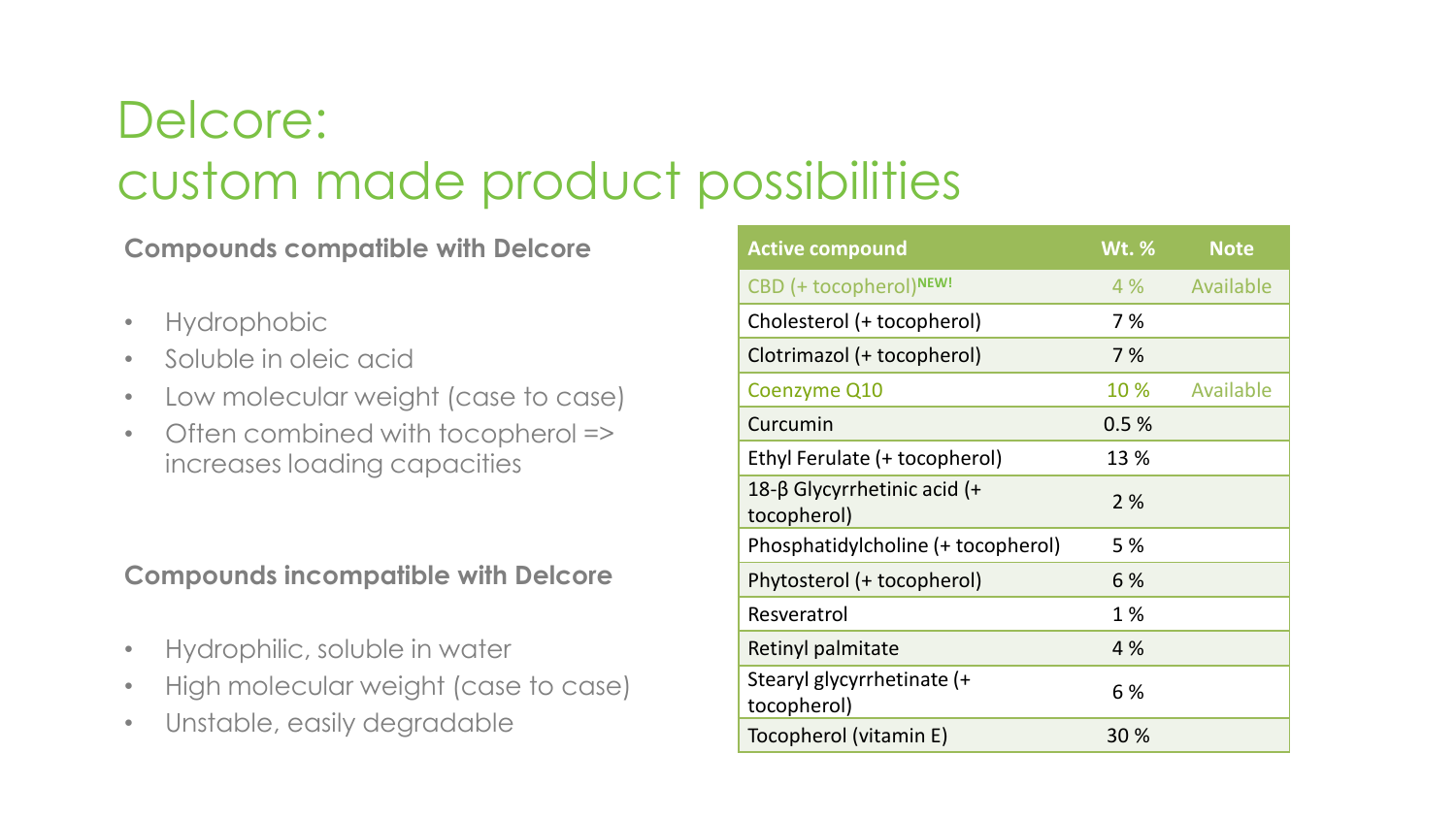## Delcore: Collected technical data

- **INCI name:** Sodium Oleoyl Hyaluronate
- **Supplied form:** powder
- **Samples:** 1 g
- **Minimal ordering quantity:** 1 kg (If ordering smaller quantities, price can increase due to handling fees)
- **Recommended concentration in final products:**  $0.01 - 0.1$  % of powder (safety tests up to 0,1%)
- **Shelf-life:** 24 months
- **Source:** produced by chemical modification of very low molecular weight hyaluronic acid (10-20 kDa) by oleic acid. Hyaluronic acid is obtained by fermentation and oleic acid is of plant origin.
- **Compatibility and processing:** sensitive to heat; sensitive to extreme pH; incompatible with cationic substances, e.g. surfactants or polymers (polyquarternium-4, polyquarternium-10, etc.); foaming in case of a higher degree of substitution.
- **Solubility:** Fully soluble in water (speed of dissolving depends on molecular weight and degree of substitution); soluble in aqueous mixture of ethyl alcohol and isopropyl alcohol; soluble in 0.9 % NaCl at low degrees of substitution and molecular weight.